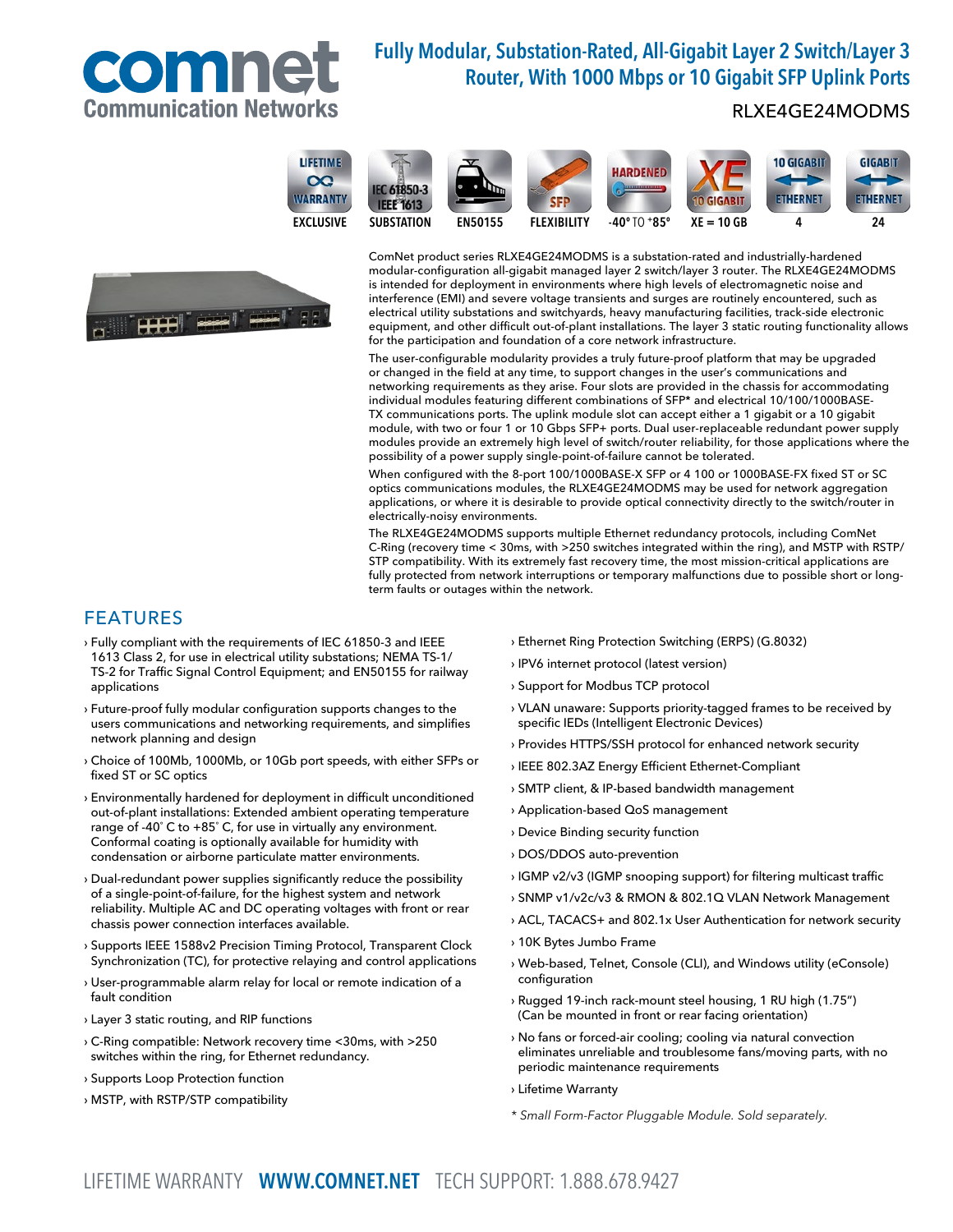# RLXE4GE24MODMS Fully Modular, Substation-Rated, All-Gigabit Layer 2 Switch/Layer 3 Router, With 1000 Mbps or 10 Gigabit SFP Uplink Ports

## APPLICATIONS

- › Electrical substation SCADA and distribution automation networks; protective relaying systems; power transmission & distribution systems; remote/unattended wind farm, hydroelectric, and solar/photovoltaic power generation facilities; and other electrical utility-specific applications
- › NERC-CIP-014 compliance for perimeter security, surveillance monitoring, and controlled access to electrical substations and power generating facilities, and other critical infrastructure/high value, mission-critical sites and assets
- › Industrial/Factory Automation & Process Control SCADA **Networks**
- › Chemical and petrochemical refining and processing facilities, oil and gas pipelines/transmission systems, and mining installations
- › Food processing/pharmaceutical manufacturing facilities, Wastewater treatment plants, and suppliers of potable drinking water
- › ITS/transportation closed-loop signalization and VMS/VDS/ surveillance/incident detection systems
- › Railway/trackside control and monitoring system
- › Military, government, and defense communications networks
- › Integrated IP-video, VOIP, and data transmission networks
- › Cellular telephony and wireless backhaul networks

**Connectors** 

# SPECIFICATIONS

#### Power

| Redundant power input                                | LV PSU: 24/48 VDC, 20 to 72 VDC power inputs<br>HV PSU: 88~264VAC / 100~370VDC power inputs | RS232 Console              |
|------------------------------------------------------|---------------------------------------------------------------------------------------------|----------------------------|
|                                                      | Power connections are on rear of chassis as                                                 | Power                      |
|                                                      | standard. For front panel power connections please                                          | <b>Fault Relay</b>         |
|                                                      | order /FP chassis option                                                                    | RLXE4GE24MODMS/XE2SI       |
| <b>Power Consumption</b>                             | 46 W Max                                                                                    | RLXE4GE24MODMS/XE4SI       |
| <b>Overload Current Protection</b>                   | Present                                                                                     | RLXE4FE24MODMS/GE2SF       |
|                                                      |                                                                                             | RLXE4GE24MODMS/GE4SI       |
| <b>Mechanical</b>                                    |                                                                                             | RLXE4GE24MODMS/8TX         |
| <b>Fault Contact Relay</b><br><b>Indicating LEDs</b> | Relay output to carry capacity of 1A at 24 VDC                                              | RLXE4GE24MODMS/8SFP1       |
|                                                      | System Ready Indicator (PWR)                                                                | RLXE4GE24MODMS/GE4S        |
|                                                      | Power Indicator (PWR1 / PWR2)                                                               | RLXE4GE24MODMS/FE4S0       |
|                                                      | Ring Master Indicator (R.M.)                                                                | RLXE4GE24MODMS/GE4S        |
|                                                      | Fault Indicator (Fault)                                                                     | RLXE4GE24MODMS/FE4S0       |
|                                                      | Reset To Default Running Indicator (DEF)                                                    | RLXE4GE24MODMS/GE4ST       |
|                                                      | Supervisor Login Indicator (RMT)<br>Link/Act(LINK)                                          | RLXE4GE24MODMS/FE4ST       |
|                                                      |                                                                                             | RLXE4GE24MODMS/GE4ST       |
|                                                      | Speed(SPD)<br>Duplex(FDX)                                                                   | RLXE4GE24MODMS/FE4ST       |
|                                                      | Remote (RMT)                                                                                | <b>Ethernet Standards</b>  |
|                                                      | Port $1 \sim 28$ Link/Act(LK/ACT)                                                           | IEEE 802.3 for 10Base-T    |
| Enclosure                                            | 19" rack mountable chassis                                                                  | IEEE 802.3u for 100Base-T  |
| Size                                                 | $17.32 \times 12.8 \times 1.73$ in (44 $\times$ 32.5 $\times$ 4.4 cm)                       | IEEE 802.3ab for 1000Bas   |
| Weight                                               | 1.42 lb / 6.45 kg                                                                           | IEEE 802.z for 1000Base-X  |
|                                                      |                                                                                             | IEEE 802.3ae for 10Gigabi  |
| <b>Environmental</b>                                 |                                                                                             | IEEE 802.3x for Flow contr |
| <b>MTBF</b>                                          | > 250,000 hours                                                                             | IEEE 802.3ad for LACP (Lin |
| <b>Storage Temperature</b>                           | $-40^{\circ}$ to $+85^{\circ}$ C                                                            | IEEE 802.1p for COS (Class |
| <b>Operating Temperature</b>                         | $-40^{\circ}$ to $+85^{\circ}$ C                                                            | IEEE 802.10 for VLAN Tagg  |
|                                                      | -40° to +75°C when "XE" modules are in use                                                  | IEEE 802.1D for STP (Span  |
| <b>Operating Humidity</b>                            | 5 to 95% Non-condensing <sup>3</sup>                                                        | IEEE 802.1w for RSTP (Rap  |
| <b>Compliance</b>                                    |                                                                                             | IEEE 802.1s for MSTP (Mul  |
| <b>Traffic Control</b>                               | NEMA TS-1, NEMA TS-2                                                                        | IEEE 802.1x for Authentica |
| <b>Power Automation</b>                              | IEC 61850-3; IEEE 1613, Class 2                                                             | IEEE 802.1AB for LLDP (Lin |
| EMI                                                  | FCC Part 15, CISPR (EN55022) class A, EN50155                                               | ITU-T G.8032v1/v2 Etherne  |

### 115200 bps, 8, N, 1 **Screw Terminal Screw Terminal**  $FP<sup>1</sup>$  2 × SFP+  $P^1$  4 × SFP+  $P$  2 × SFP  $FP \quad 4 \times SFP$  $8 \times R$ J-45  $8 \times$  SFP  $CM2$  4  $\times$  Duplex SC<sup>2</sup>  $CM2$  4  $\times$  Duplex SC<sup>2</sup>  $CS2 \, 4 \times$  Duplex SC<sup>2</sup>  $CS2 \quad 4 \times$  Duplex SC<sup>2</sup>  $TM2$  4  $\times$  Duplex ST<sup>2</sup>  $TM2$  4 × Duplex ST<sup>2</sup>  $TS2 \quad 4 \times$  Duplex ST<sup>2</sup>  $S2 \quad 4 \times$  Duplex ST<sup>2</sup> IX and 100Base-FX

RS-232 in RJ-45 Connector with Console cable

IEEE 802.3ab for 1000Base-T it Ethernet IEEE 802.3x for Flow control Ik Aggregation Control Protocol) of Service) ging ning Tree Protocol) id Spanning Tree Protocol) Itiple Spanning Tree Protocol) ition Ik Layer Discovery Protocol) ITU-T G.8032v1/v2 Ethernet Ring Protection Switching (ERPS)





LIFETIME WARRANTY WWW.COMNET.NET TECH SUPPORT: 1.888.678.9427

(EN50121-3-2, EN55011, EN50121-4)

EN61000-4-4 (EFT), EN61000-4-5 (Surge), EN61000-4-6 (CS), EN61000-4-8, EN61000-4-11

EMS EN61000-4-2 (ESD), EN61000-4-3 (RS),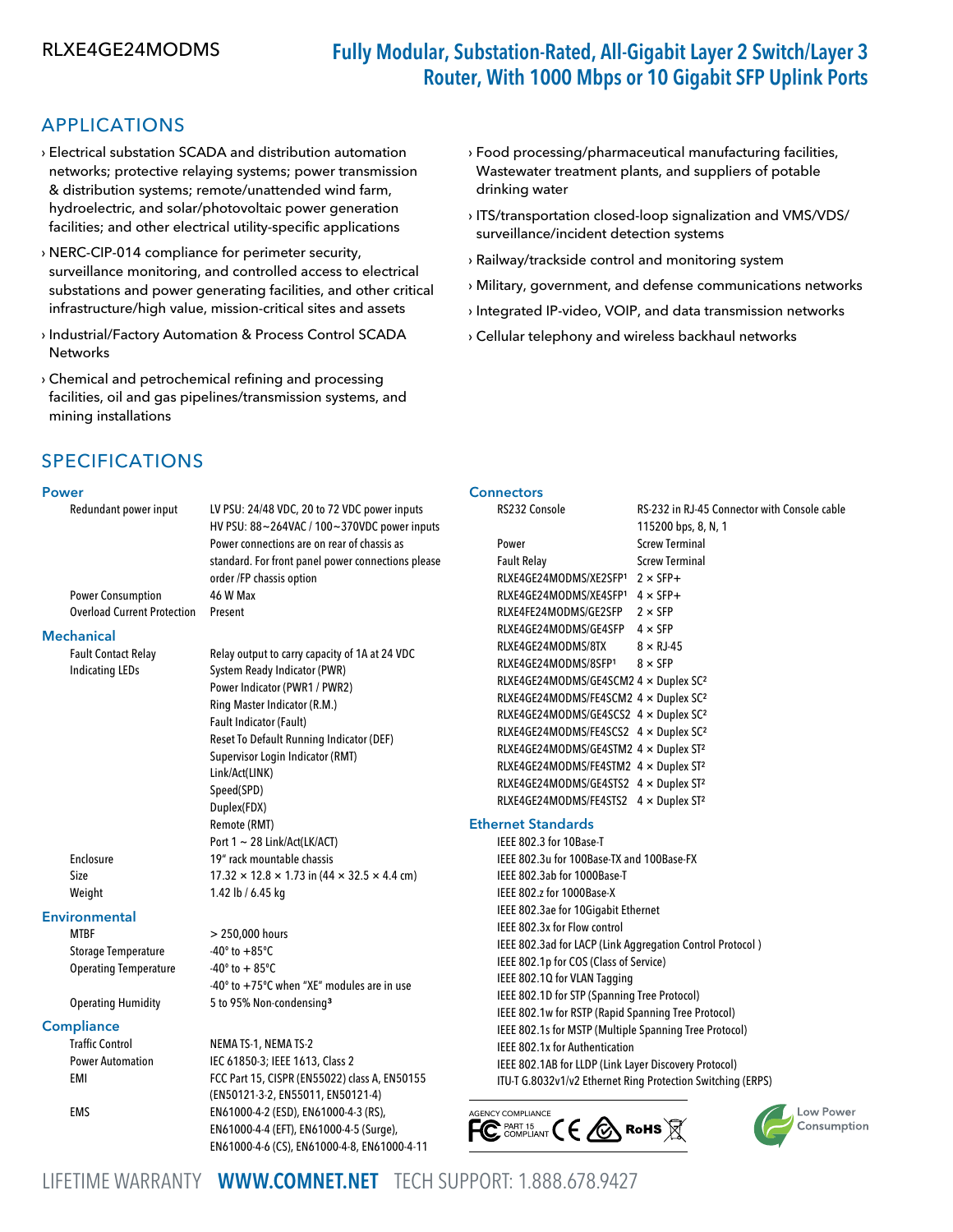## Fully Modular, Substation-Rated, All-Gigabit Layer 2 Switch/Layer 3 Router, With 1000 Mbps or 10 Gigabit SFP Uplink Ports

## SPECIFICATIONS

#### Switch Properties

Switching Latency 7μs Switching Bandwidth 128 Gbps Max Available VLANs 256 IGMP multicast groups 128 for each VLAN Port rate limiting User Define MAC Table 8K Priority Queues 8 Processing Store-and-Forward Jumbo Frame Up to 10K bytes Packet Buffer 32 Mbits Flash Memory 128 Mbits DRAM Size 1 Gbits

#### Security Features

Device Binding security feature Enable/disable ports, MAC based port security Port based network access control (802.1x) Single 802.1x and Multiple 802.1x MAC-based authentication QoS assignment Guest VLAN MAC address limit TACACS+ VLAN (802.1Q ) to segregate and secure network traffic Radius centralized password management SNMPv3 encrypted authentication and access security Https / SSH enhance network security Web and CLI authentication and authorization IP source guard

#### Software Features

Hardware routing, RIP and static routing IEEE 1588v2 clock synchronization IEEE 802.1D Bridge, auto MAC address learning/aging and MAC address (static) Multiple VLAN Registration Protocol (MVRP) MSTP (RSTP/STP compatible) Redundant Ring (C-Ring) with recovery time less than 30ms over 250 units TOS/Diffserv supported Quality of Service (802.1p) for real-time traffic VLAN (802.1Q) with VLAN tagging IGMP v2/v3 Snooping IP-based bandwidth management Application-based QoS management DOS/DDOS auto prevention Port configuration, status, statistics, monitoring, security DHCP Server/Client DHCP Relay Modbus TCP SMTP Client Voice VLAN supported DNS client proxy

### Network Redundancy

C-Ring Legacy Ring C-Chain ERPS (G.8032) MSTP (RSTP/STP compatible)

In a continuing effort to improve and advance technology, product specifications are subject to change without notice.

### OUTLINE DRAWING



LIFETIME WARRANTY WWW.COMNET.NET TECH SUPPORT: 1.888.678.9427